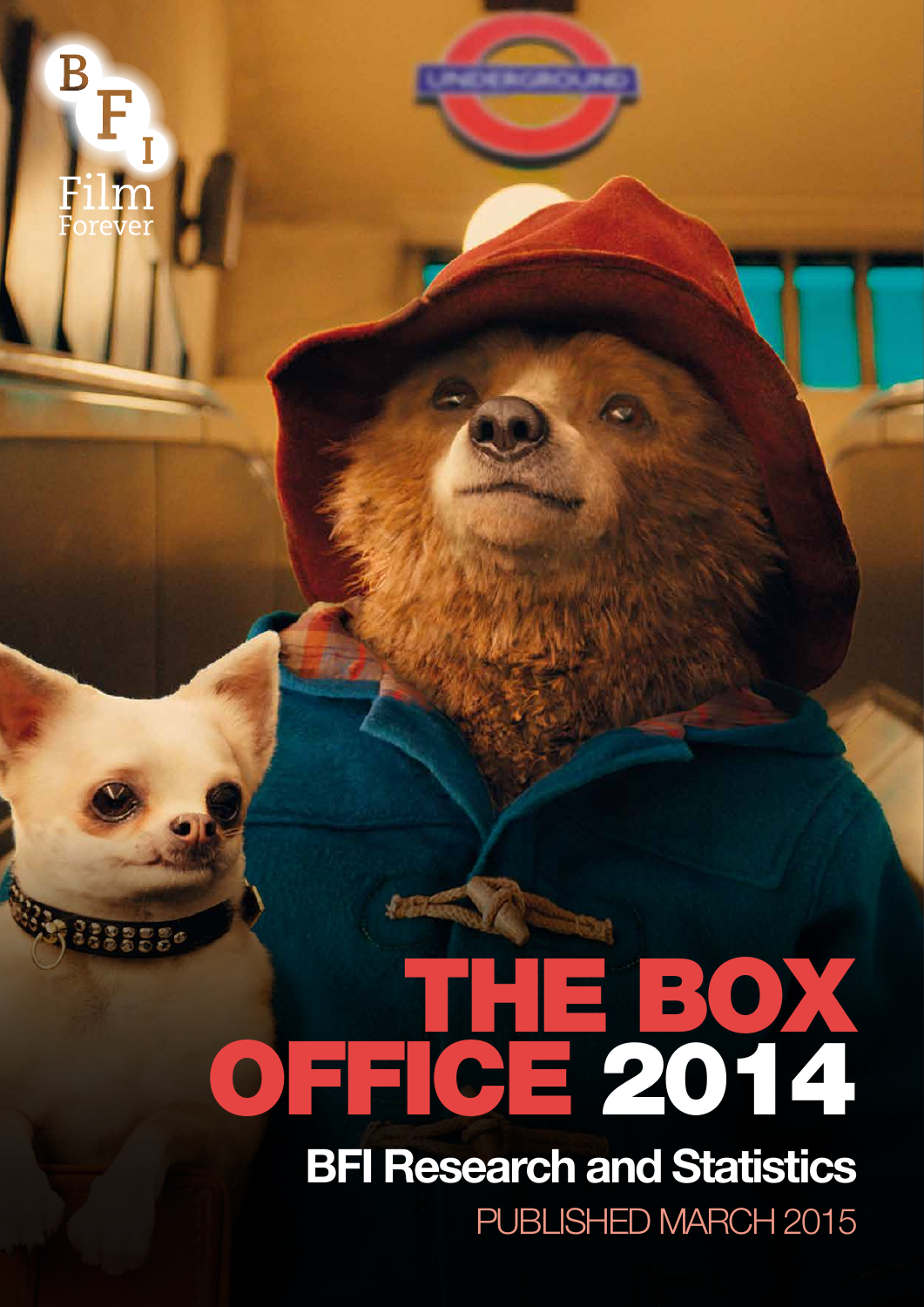## THE BOX OFFICE 2014

ENUES EXCEEDED £1 BILLION FOR THE FOURTH YEAR IN SUCCESSION. ADMISSIONS, AT 157.5 MILLION, ALTHOUGH LOWER THAN IN 2013, MAINTAINED THE FLAT TREND WHICH HAS BEEN APPARENT SINCE 2002.

### FACTS IN FOCUS

- UK box office receipts in 2014 were £1,058 million, down 2% on 2013.
- UK cinema admissions reached 157.5 million, down 5% on 2013.
- A total of 712 films were released for a week or more in the UK and Republic of Ireland.
- UK films, including co-productions, accounted for 22% of releases and 26% of the market by value.
- The box office share of UK independent films was 16%, the highest share since records began in 2001, and higher than that for studio-backed UK films (10%) for the first time.
- The top 100 films earned 90% of the gross box office, very similar to 2013's 91%.
- A total of 55 3D films were released in 2014, up from 46 in 2013; their 3D takings accounted for 8% of UK and Republic of Ireland box office revenues, down from 18% in 2013.
- UK films made with the backing of major US studios spent l onger than other films, on average, in UK cinemas in 2014.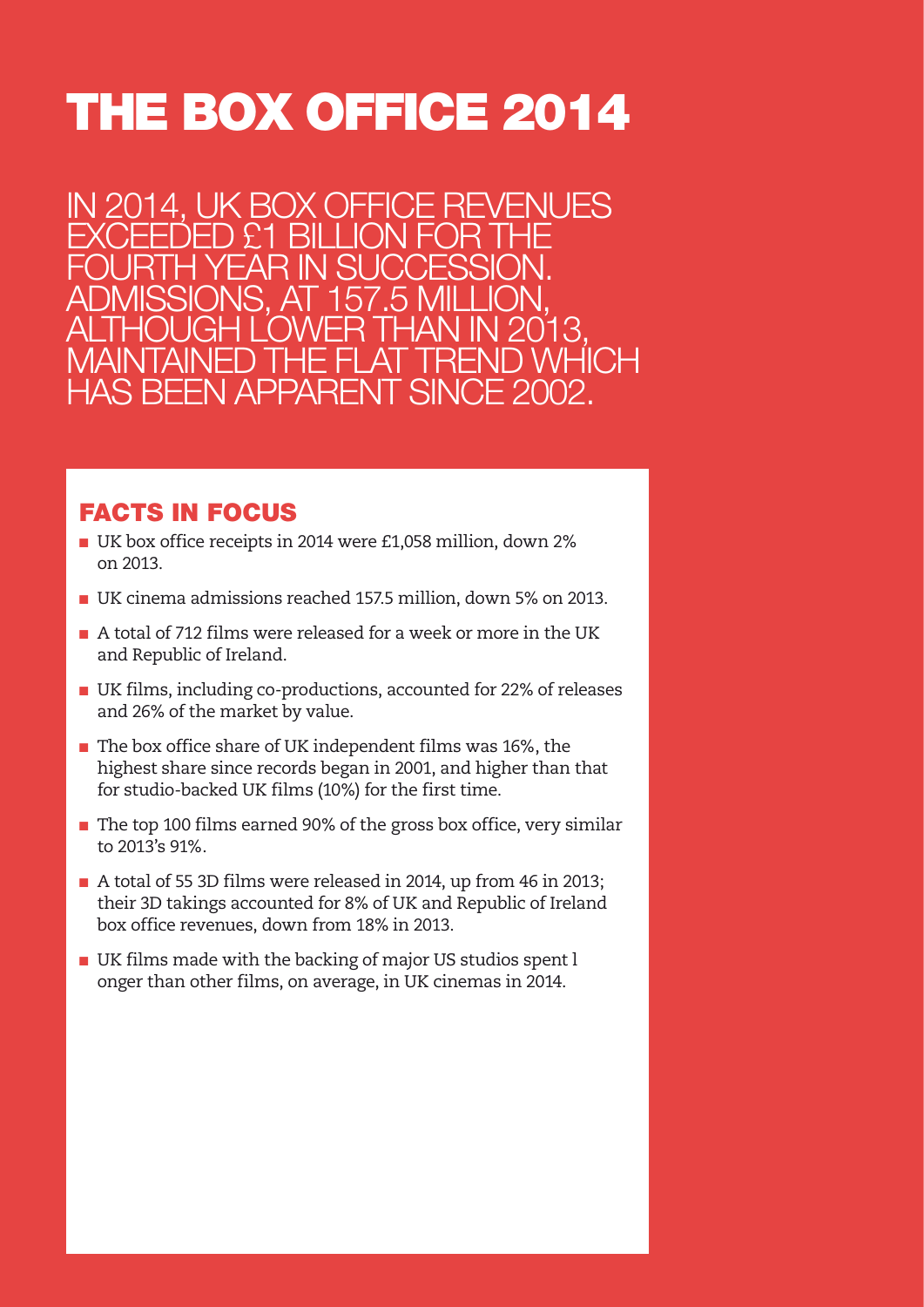#### UK CINEMA ADMISSIONS

The 157.5 million cinema tickets sold in the UK in 2014 represented a 5% decline from the number of admissions in 2013. However, UK cinema attendances have remained relatively stable since 2002 (Figure 1.1). The results were more mixed across other major territories, with some large increases and more moderate decreases. Admissions were up in China (26.5%), France (7.1%), Russia (9.2%) and Spain (12.2%), but decreased in Australia (-4.4%), Germany (-6.6%), Italy (-6.5%) and the USA (-5.8%).

#### **Figure 1.1 Annual UK cinema admissions, 2001-2014**



| Year | <b>Total admissions</b><br>(million) |
|------|--------------------------------------|
| 2001 | 155.9                                |
| 2002 | 175.9                                |
| 2003 | 167.3                                |
| 2004 | 171.3                                |
| 2005 | 164.7                                |
| 2006 | 156.6                                |
| 2007 | 162.4                                |
| 2008 | 164.2                                |
| 2009 | 173.5                                |
| 2010 | 169.2                                |
| 2011 | 171.6                                |
| 2012 | 172.5                                |
| 2013 | 165.5                                |
| 2014 | 157.5                                |

Source: CAA, Rentrak

A breakdown of monthly cinema admissions in the UK is outlined in Table 1.1. Perhaps in part due to a period of heavy winter storms and flooding, January admissions were down by 11% on the equivalent month in 2013, but were the third highest monthly admissions of 2014. The start of the year is traditionally dominated by awards contenders; topping the box office in January were *12 Years a Slave, American Hustle* and *The Wolf of Wall Street.* With takings of £4.7 million, the latter recorded the UK's third highest opening weekend for an '18' certified film after *Hannibal* in 2001 (£6.4 million) and *Brüno* in 2009 (£5 million) and was to become the UK's top earning '18' certified film of all time until the release of *Fifty Shades of Grey* in 2015. The month also saw continued strong ticket sales for some of December 2013's big performers – *Frozen, Gravity* and *The Hobbit: The Desolation of Smaug.* 

One of the few months in the year to show an increase on 2013 admissions was February, which saw the release of popular titles aimed at the school half-term holidays – *The Lego Movie, Mr. Peabody & Sherman* and *Tinker Bell and the Pirate Fairy.* The month also saw the release of more awards hopefuls including *The Book Thief, Dallas Buyers Club* and *The Grand Budapest Hotel.*  Admissions fell again in March with the month's top earning releases, which included *300: Rise of an Empire, Captain America: The Winter Soldier* and *Muppets Most Wanted,* failing to match the collective performance of 2013's top March titles, which included *The Croods* and *Oz the Great and the Powerful.* 

Admissions were boosted in April (up 7% on 2013) when the top earning releases included *The Amazing Spider-Man 2, Noah, The Other Woman* and *Rio 2,* but fell again in May despite strong performances from some of 2014's top earning films – *Bad Neighbours, Godzilla, Maleficent* and *X-Men: Days of Future Past –* all of which were in the top 20 films of the year.

A combination of soaring temperatures and the pull of the FIFA World Cup and Commonwealth Games led to lower month-on-month ticket sales across the summer period. June admissions were down by 20% despite the release of comedy hits *22 Jump Street* and *Mrs. Brown's Boys D'Movie* (one of the top two UK comedies of the year), and July was down by 8%. In an effort to entice audiences back to the cinema, distributors adopted new strategies: *How to Train Your Dragon 2* received a staggered release across the UK, opening in Scotland and Ireland two weeks before the rest of the country, while the release of *Transformers: Age of Extinction* was pushed back until two days before the World Cup final.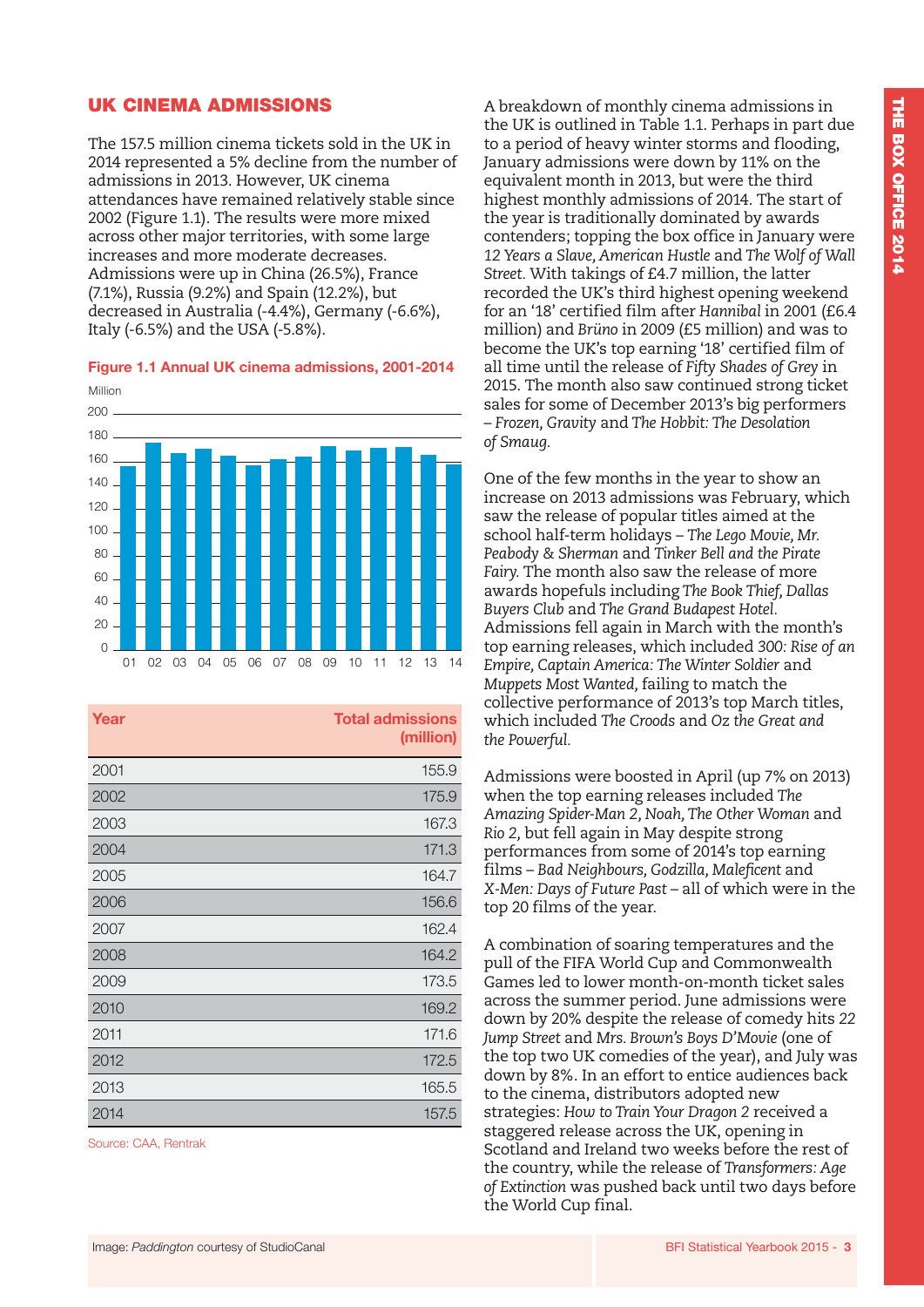The second highest admissions of the year were seen in August (just behind December). Attendances were helped by the release of UK titles *Guardians of the Galaxy* and *The Inbetweeners 2*, two of the biggest films of the year, as well as continued strong ticket sales for *Dawn of the Planet of the Apes*, which had opened in July. *The Inbetweeners 2* was to become the second best performing UK film of 2014 with a final gross of £33 million although it failed to reach the heights of the original film version in 2011, which earned £45 million at the UK box office.

September had the lowest monthly admissions for the year and was down 14% on 2013. However, the month recorded a box office first when an event cinema release topped the charts for the first time ever, with *Billy Elliot the Musical Live* taking the top spot in the final weekend. Attendances saw a resurgence in October (up 12% on 2013) with UK film *Fury* topping the charts alongside *Gone Girl* and *Teenage Mutant Ninja Turtles.*

November admissions were down on the previous year by 7% despite the opening of some of the year's highest earning films – *The Hunger Games: Mockingjay – Part 1, Interstellar* and the most popular UK film of the year, *Paddington,* which topped the charts into December. Attendances were up again in the final month of the year, which recorded the highest level of ticket sales for 2014, thanks in part to the continued success of *Paddington* and the latest Hunger Games film and the release of the year's top earning film, T*he Hobbit: The Battle of the Five Armies,* which like the first two instalments of the trilogy, was to hold the number one spot at the box office for the final three weeks of the year. Another notable December release was the Bollywood blockbuster *PK,* which was to become the UK's top earning Hindi language film of the year.

#### **Table 1.1 Monthly UK cinema admissions, 2013 and 2014**

| <b>Month</b> | 2013<br>(million) | 2014<br>(million) | $\% +/-$ on<br>2013 |
|--------------|-------------------|-------------------|---------------------|
| January      | 17.1              | 15.2              | $-11.1$             |
| February     | 14.0              | 14.3              | 2.7                 |
| March        | 10.9              | 10.4              | $-4.8$              |
| April        | 11.9              | 12.7              | 6.7                 |
| May          | 15.6              | 12.6              | $-19.3$             |
| June         | 13.0              | 10.4              | $-20.2$             |
| July         | 14.3              | 13.3              | $-7.3$              |
| August       | 17.6              | 17.1              | $-3.2$              |
| September    | 9.9               | 8.5               | $-13.8$             |
| October      | 11.9              | 13.3              | 11.9                |
| November     | 13.7              | 12.7              | $-7.2$              |
| December     | 15.7              | 17.1              | 9.0                 |
| Total        | 165.5             | 157.5             | -4.9                |

Source: CAA, Rentrak

Note: Figures may not sum to totals due to rounding.

Average weekly admissions in 2014 ranged from 2 million in September to 3.9 million in August and December (Table 1.2). The largest decreases compared with 2013 occurred in May and June. May saw the release of some of the top earning films of the year, but collectively they failed to match the success of some of the high earning titles on release in the same month in 2013 (including *Fast & Furious 6, Iron Man 3* and *Star Trek into Darkness*), while competition for audiences from the FIFA World Cup was strongest in June, when the only UK nation to qualify for the tournament remained in the contest. December was the month with the largest increase in average weekly admissions, compared to 2013, up from 3.5 million to 3.9 million.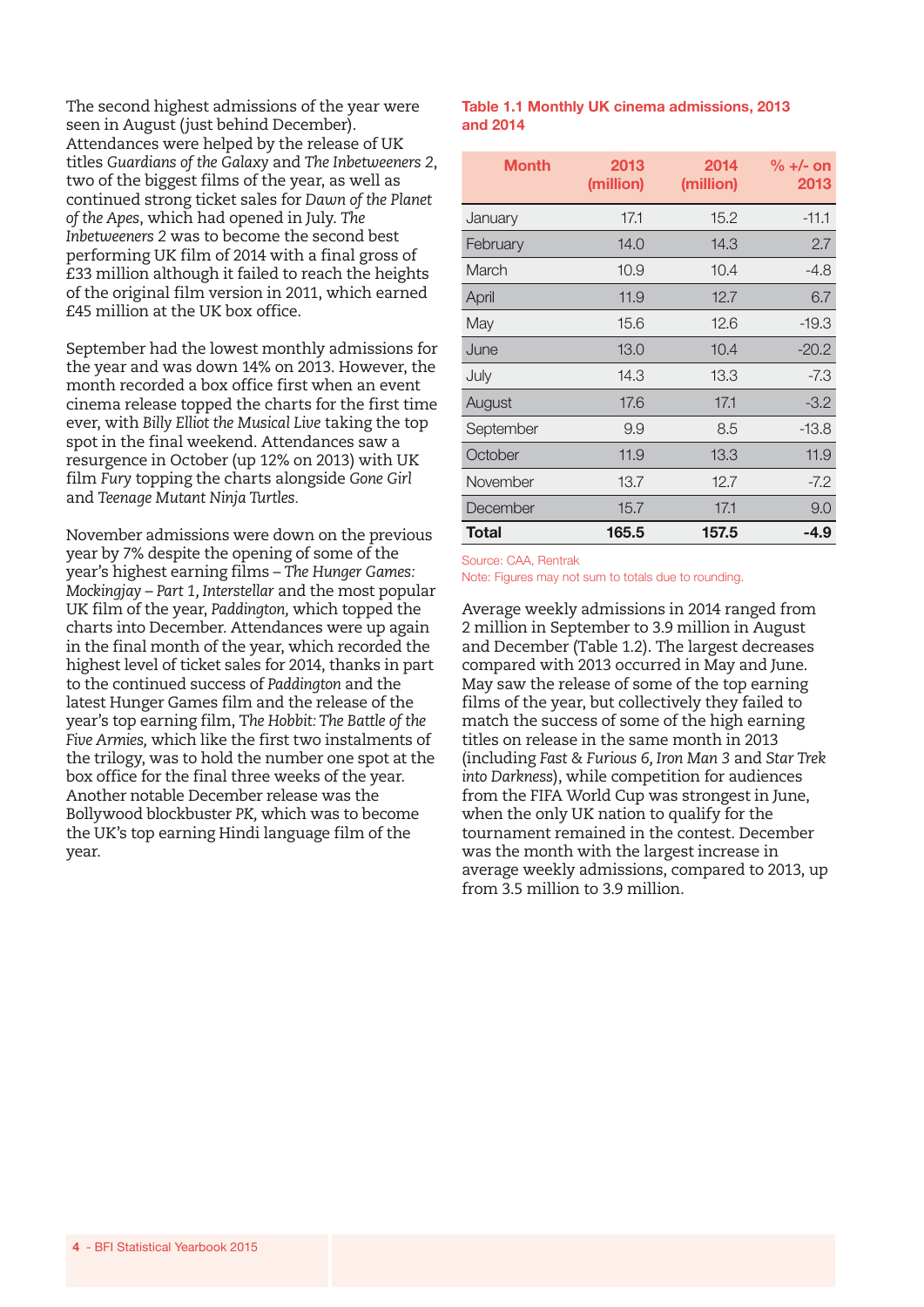#### **Table 1.2 Average weekly admissions, 2013 and 2014**

| <b>Month</b> | 2013<br>(million) | 2014<br>(million) |
|--------------|-------------------|-------------------|
| January      | 3.9               | 3.4               |
| February     | 3.5               | 3.6               |
| March        | 2.5               | 2.3               |
| April        | 2.8               | 3.0               |
| May          | 3.5               | 2.9               |
| June         | 3.0               | 2.4               |
| July         | 3.2               | 3.0               |
| August       | 4.0               | 3.9               |
| September    | 2.3               | 2.0               |
| October      | 2.7               | 3.0               |
| November     | 3.2               | 3.0               |
| December     | 3.5               | 3.9               |

Source: CAA, Rentrak

Table 1.3 shows how the 2014 admissions break down by the television advertising regions used by the Incorporated Society of British Advertisers (ISBA), with London accounting for over 25% of UK admissions and the Midlands accounting for 14%. The Border region had the lowest number of admissions, accounting for just under 1% of attendances. The pattern of national and regional admissions has remained largely unchanged over the last decade.

#### **Table 1.3 Cinema admissions by ISBA TV region, 2014**

| <b>Region</b>           | <b>Admissions</b><br>(million) | $\frac{0}{\alpha}$ |
|-------------------------|--------------------------------|--------------------|
| London                  | 40.1                           | 25.5               |
| Midlands                | 22.O                           | 14.0               |
| Lancashire              | 15.3                           | 9.7                |
| Southern                | 14.3                           | 9.1                |
| Yorkshire               | 12.9                           | 8.2                |
| Wales and West          | 11.2                           | 7.1                |
| East of England         | 10.9                           | 6.9                |
| <b>Central Scotland</b> | 10.5                           | 6.7                |
| North Fast              | 6.2                            | 3.9                |
| Northern Ireland        | 5.6                            | 3.6                |
| South West              | 3.8                            | 2.4                |
| Northern Scotland       | 3.5                            | 2.3                |
| <b>Border</b>           | 1.2                            | 0.7                |
| Total                   | 157.5                          | 100.0              |

Source: CAA, Rentrak Note: Percentages may not sum to 100 due to rounding.

Figure 1.2 puts UK admissions in a longer term perspective. Along with the USA and other western European countries, cinema-going in the UK declined sharply in the post-war era as incomes rose and new leisure activities became available. The largest competition came from the growth of television which allowed audiences to satisfy their appetite for screen entertainment in the comfort of their own homes. As cinema admissions fell so did the supply of screens, which led to further falling demand and more cinema closures. By the 1980s the number and quality of the remaining cinemas were at an all time low. The introduction of the VCR in the same decade had a further negative impact on admissions and the nadir was reached in 1984 with cinema-going down to an average of one visit per person per year. However, the introduction of multiplex cinemas to the UK from 1985 onwards reversed the trend and ushered in a new period of growth which saw admissions returning to levels last seen in the early 1970s.

Admissions in 2014 were the lowest since 2006, but since the early 2000s admissions have been fairly flat, with most years' admissions being in the range 165-170 million.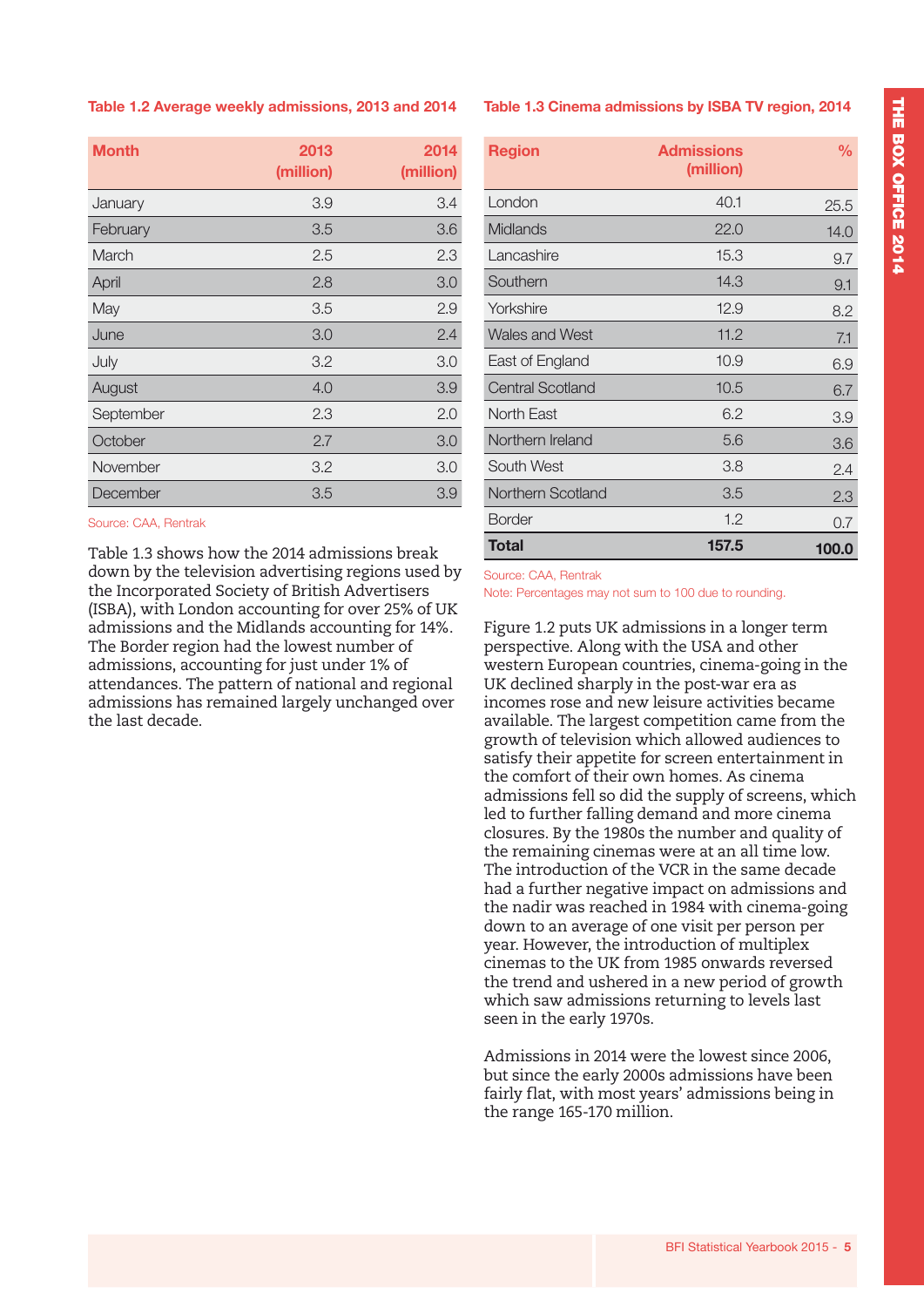#### **Figure 1.2 Annual UK admissions, 1935-2014**



| Year | <b>Admissions Year</b><br>(million) |      | <b>Admissions Year</b><br>(million) |      | <b>Admissions Year</b><br>(million) |           | <b>Admissions</b><br>(million) |
|------|-------------------------------------|------|-------------------------------------|------|-------------------------------------|-----------|--------------------------------|
| 1935 | 912.3 1955                          |      | 1,181.8 1975                        |      | 116.3 1995                          |           | 114.6                          |
| 1936 | 917.0 1956                          |      | 1,100.8 1976                        |      | 103.9 1996                          |           | 123.5                          |
| 1937 | 946.0 1957                          |      | 915.2 1977                          |      | 103.5 1997                          |           | 138.9                          |
| 1938 | 987.0 1958                          |      | 754.7 1978                          |      | 126.1 1998                          |           | 135.2                          |
| 1939 | 990.0 1959                          |      | 581.0 1979                          |      | 111.9 1999                          |           | 139.1                          |
| 1940 | 1,027.0 1960                        |      | 500.8 1980                          |      | 101.0 2000                          |           | 142.5                          |
| 1941 | 1,309.0 1961                        |      | 449.1 1981                          |      |                                     | 86.0 2001 | 155.9                          |
| 1942 | 1,494.0 1962                        |      | 395.0 1982                          |      |                                     | 64.0 2002 | 175.9                          |
| 1943 | 1,541.0 1963                        |      | 357.2 1983                          |      |                                     | 65.7 2003 | 167.3                          |
| 1944 | 1,575.0 1964                        |      | 342.8 1984                          |      |                                     | 54.0 2004 | 171.3                          |
| 1945 | 1,585.0 1965                        |      | 326.6 1985                          |      |                                     | 72.0 2005 | 164.7                          |
| 1946 | 1,635.0 1966                        |      | 288.8 1986                          |      |                                     | 75.5 2006 | 156.6                          |
| 1947 | 1,462.0 1967                        |      | 264.8 1987                          |      |                                     | 78.5 2007 | 162.4                          |
| 1948 | 1,514.0 1968                        |      | 237.3                               | 1988 |                                     | 84.0 2008 | 164.2                          |
| 1949 | 1,430.0 1969                        |      | 214.9 1989                          |      |                                     | 94.5 2009 | 173.5                          |
| 1950 | 1,395.8 1970                        |      | 193.0 1990                          |      |                                     | 97.4 2010 | 169.2                          |
| 1951 | 1,365.0 1971                        |      | 176.0 1991                          |      | 100.3 2011                          |           | 171.6                          |
| 1952 | 1,312.1                             | 1972 | 156.6 1992                          |      | 103.6 2012                          |           | 172.5                          |
| 1953 | 1,284.5 1973                        |      | 134.2 1993                          |      | 114.4 2013                          |           | 165.5                          |
| 1954 | 1,275.8 1974                        |      | 138.5 1994                          |      | 123.5 2014                          |           | 157.5                          |

Source: BFI, CAA, Rentrak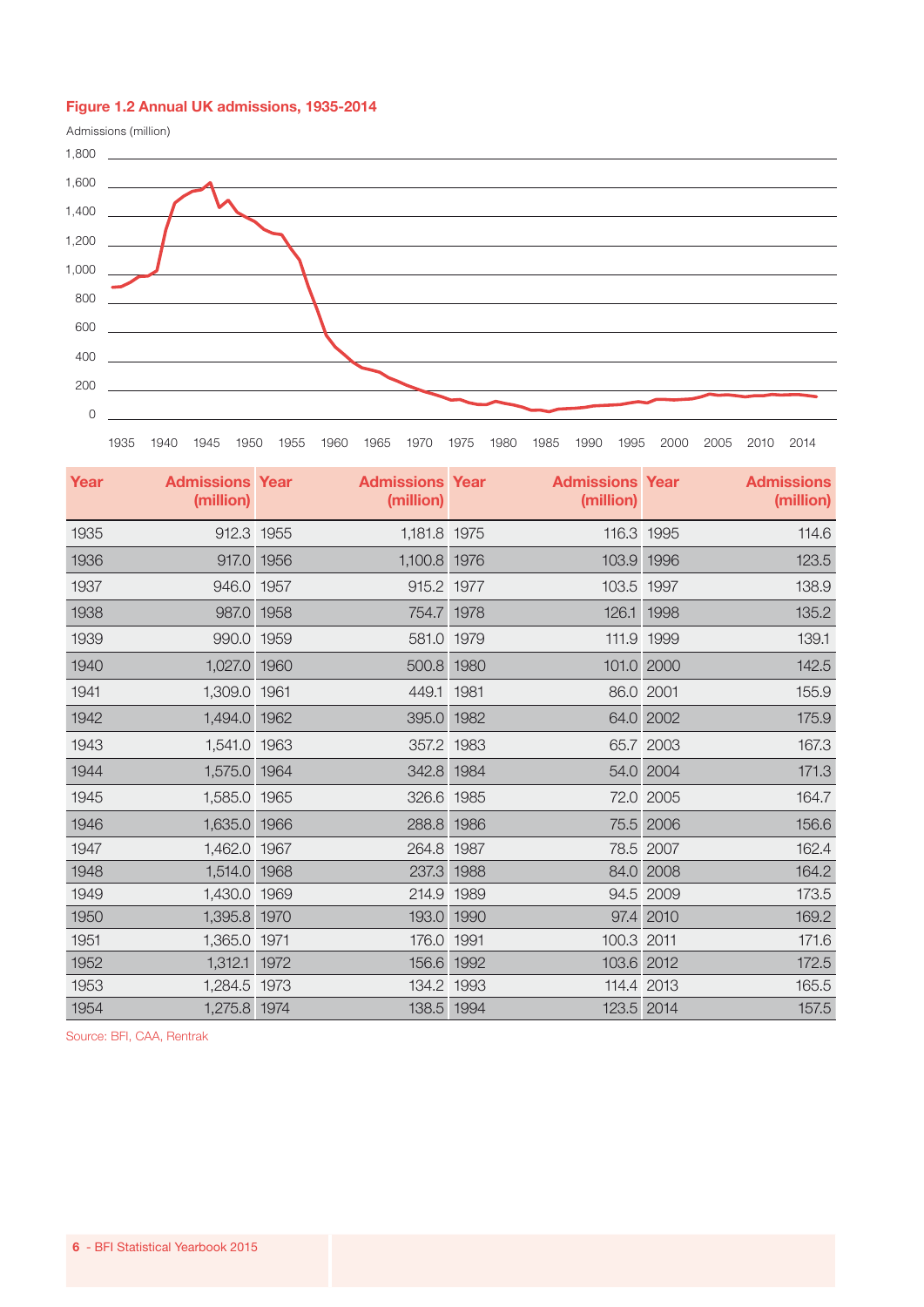#### UK BOX OFFICE EARNINGS

According to Rentrak, the total UK box office for 2014 was £1,058 million, down 2% on 2013 (Table 1.4). This figure covers all box office earnings during the calendar year 2014 for films exhibited in the UK whose box office takings were tracked by Rentrak. Since 2001 there has been an upward trend in box office earnings in the UK, peaking in 2012 with £1,099 million. The box office gross for 2014 was 64% higher than in 2001.

#### **Table 1.4 UK box office trends, 2001–2014**

| Year | <b>Box office</b><br>gross<br>(£ million) | $\% +/-$ | <b>Change</b><br>since 2001<br>℅ |
|------|-------------------------------------------|----------|----------------------------------|
| 2001 | 645                                       |          |                                  |
| 2002 | 755                                       | 17.1     | 17.1                             |
| 2003 | 742                                       | $-1.7$   | 15.0                             |
| 2004 | 770                                       | 3.8      | 19.4                             |
| 2005 | 770                                       | 0.0      | 19.4                             |
| 2006 | 762                                       | $-1.0$   | 18.1                             |
| 2007 | 821                                       | 7.7      | 27.3                             |
| 2008 | 850                                       | 3.5      | 31.8                             |
| 2009 | 944                                       | 11.1     | 46.4                             |
| 2010 | 988                                       | 4.7      | 53.2                             |
| 2011 | 1,040                                     | 5.3      | 61.2                             |
| 2012 | 1,099                                     | 5.7      | 70.4                             |
| 2013 | 1,083                                     | $-1.0$   | 67.9                             |
| 2014 | 1,058                                     | $-2.3$   | 64.0                             |

#### FILM RELEASES AND BOX OFFICE REVENUES IN THE UK AND REPUBLIC OF IRELAND

In 2014, 712 films (an average of almost 14 per week) were released for a week or more in the UK and Republic of Ireland, 14 more than in 2013.

The 712 releases in 2014 generated £1,078 million in box office revenues, a decrease of 7% on 2013. This figure differs from the £1,058 million in the section on UK box office earnings because it includes revenues generated in 2015 by films released in 2014 and covers the Republic of Ireland as well as the UK, which distributors usually treat as a single distribution territory. The subsequent analysis in this chapter includes all titles released in 2014 and includes revenues generated up to 22 February 2015.

As can be seen in Table 1.5, the top 100 films took just over 90% of the box office, a slight decrease on 2013's figure. The remaining 612 films (86% of all releases) accounted for just under 10% of gross revenues. A total of 55 films were released in the 3D format, up from 46 in 2013. The 3D takings from these releases (£132 million) accounted for 8% of the total box office in 2014 compared to 18% (£204 million) in 2013.

Source: CAA, Rentrak

#### **Table 1.5 Summary of results at the UK and Republic of Ireland box office, 2008–2014**

|                                 | 2008  | 2009    | 2010    | 2011    | 2012    | 2013    | 2014    |
|---------------------------------|-------|---------|---------|---------|---------|---------|---------|
| Releases                        | 527   | 503     | 557     | 558     | 647     | 698     | 712     |
| Combined gross (£ million)      | 934.5 | 1,126.7 | 1,023.6 | 1.134.5 | 1,182.4 | 1,153.7 | 1,077.8 |
| Top 20 films (% of box office)  | 49.6  | 48.6    | 48.2    | 47.5    | 54.8    | 47.8    | 47.4    |
| Top 50 films (% of box office)  | 72.4  | 72.9    | 71.9    | 73.7    | 77.3    | 73.7    | 74.1    |
| Top 100 films (% of box office) | 90.3  | 91.1    | 89.7    | 90.7    | 92.1    | 91.0    | 90.4    |

Source: Rentrak, BFI RSU analysis

Note: Table 1.5 and all subsequent analysis of the theatrical market includes all titles released in 2014. The combined gross reflects the territorial gross (ie including the Republic of Ireland), and includes those titles released in 2014 but also generating revenue into 2015, up to and including 22 February 2015.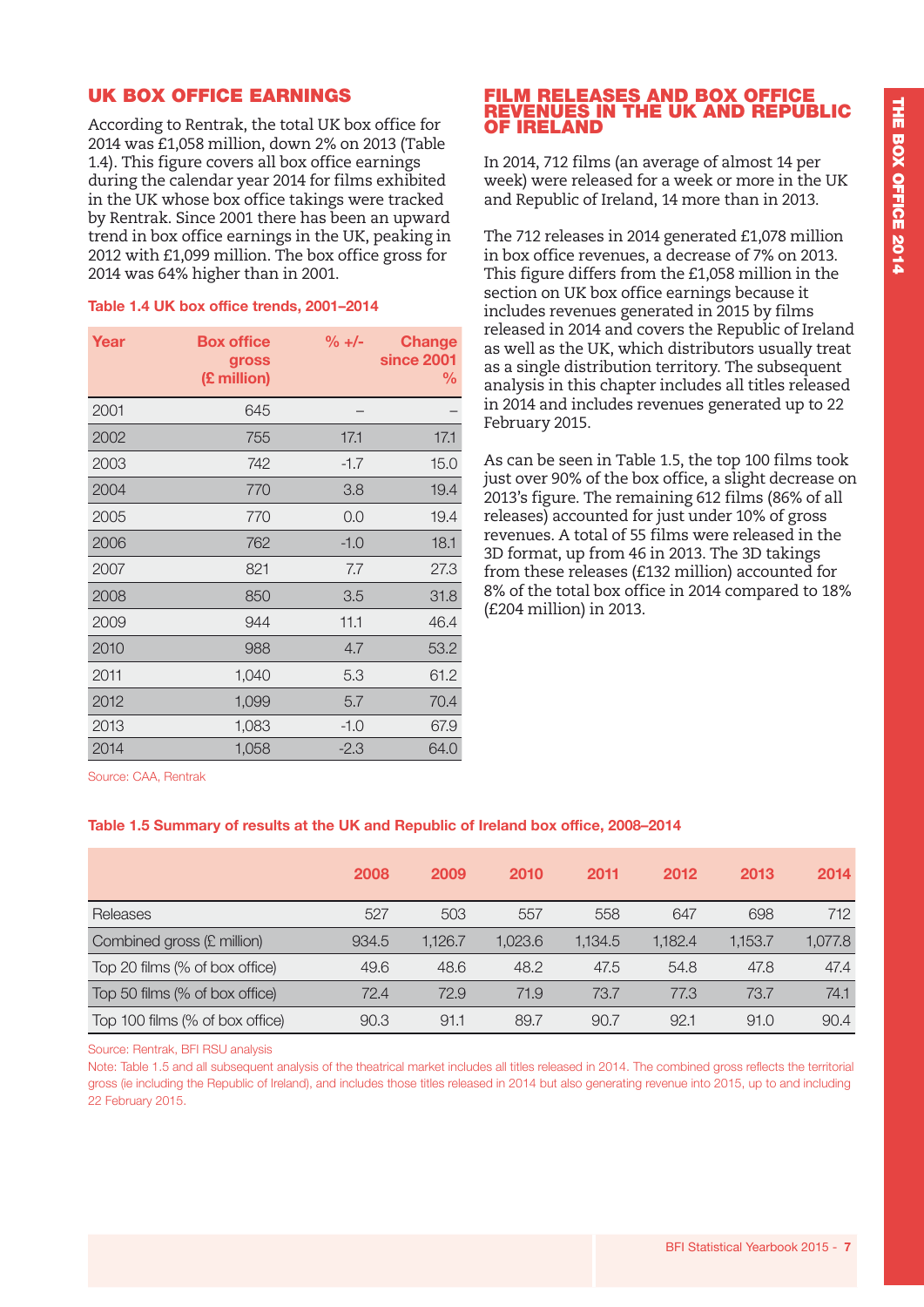As Figure 1.3 shows that the market share of the top 20 and top 50 highest grossing films has been falling since 2001. However, in 2012 the box office share of the top 50 highest grossing films reached 78% (the highest since 2003), mainly due to the record breaking success of *Skyfall* (£103 million) and three other titles grossing over £50 million at the box office. No releases reached this level in 2013 or 2014. At 47%, the box office share of the top 20 films in 2014 was the lowest since our records began.

#### **Figure 1.3 Market share of top 20, 21-50, 51-100 and rest of films, 2001-2014**



Source: Rentrak, BFI RSU analysis Note: Percentages may not sum to 100 due to rounding.

Figure 1.4 shows box office revenue in the UK and Republic of Ireland over the last 14 years. The total box office generated in 2014 was lower than in 2013 but was the fifth highest recorded over the period, and was up 44% compared with 2001. The takings of the top 20 film releases, at £511 million, were down by 8% compared with 2013 but up 14% since 2001. The films ranked 21-50 earned £288 million in 2014, a slight decrease on 2013's total but up 59% since 2001, while those ranked 51-100 earned £176 million, a decrease on the total in 2013 but up 108% since 2001.

The combined box office of all films outside the top 100 was £103 million in 2014, slightly lower than in 2013. In 2010, the £106 million taken by films outside the top 100 (the highest since 2001) was shared by 457 individual titles, giving an average gross per film of £0.23 million. In 2014, the £103 million taken by films outside the top 100 was shared by 612 titles, giving an average gross per film of just under £0.17 million. This highlights the difficulties faced by independent distributors who are competing for market share but also shows their success in achieving theatrical releases for more independent films than in recent years. As Figures 1.3 and 1.4 show, while there are variations in the actual takings and box office share for all films outside the top 100, the majority of releases are competing for a small share of the box office.

#### **Figure 1.4 Gross box office of top 20, 21-50, 51-100 and rest of films, 2001-2014**

Gross box 450 495 438 409 464 408 480 465 559 495 539 648 551 511 £ million  $\cap$  $200$ 400 600 800 01 02 03 04 05 06 07 08 09 10 11 12 13 14 1,000 1,200

office of top 20 Gross box 181 186 197 216 179 196 230 213 274 243 297 267 299 288 office of 21-50

**Gross box** office of 51-100 84 101 118 141 135 150 142 168 206 182 193 175 199 176

**Gross hox** office of rest 33 47 63 62 72 98 86 91 101 106 106 93 104 103

Source: Rentrak, BFI RSU analysis

Table 1.6 outlines the number of films released in the UK in 2014 by the number of sites at the widest point of release (WPR). A total of 185 releases were shown at 100 sites or more (26% of all films released), while 279 films were shown at fewer than 10 sites (39%). Nearly three quarters of all films released in the UK were shown at fewer than 100 sites.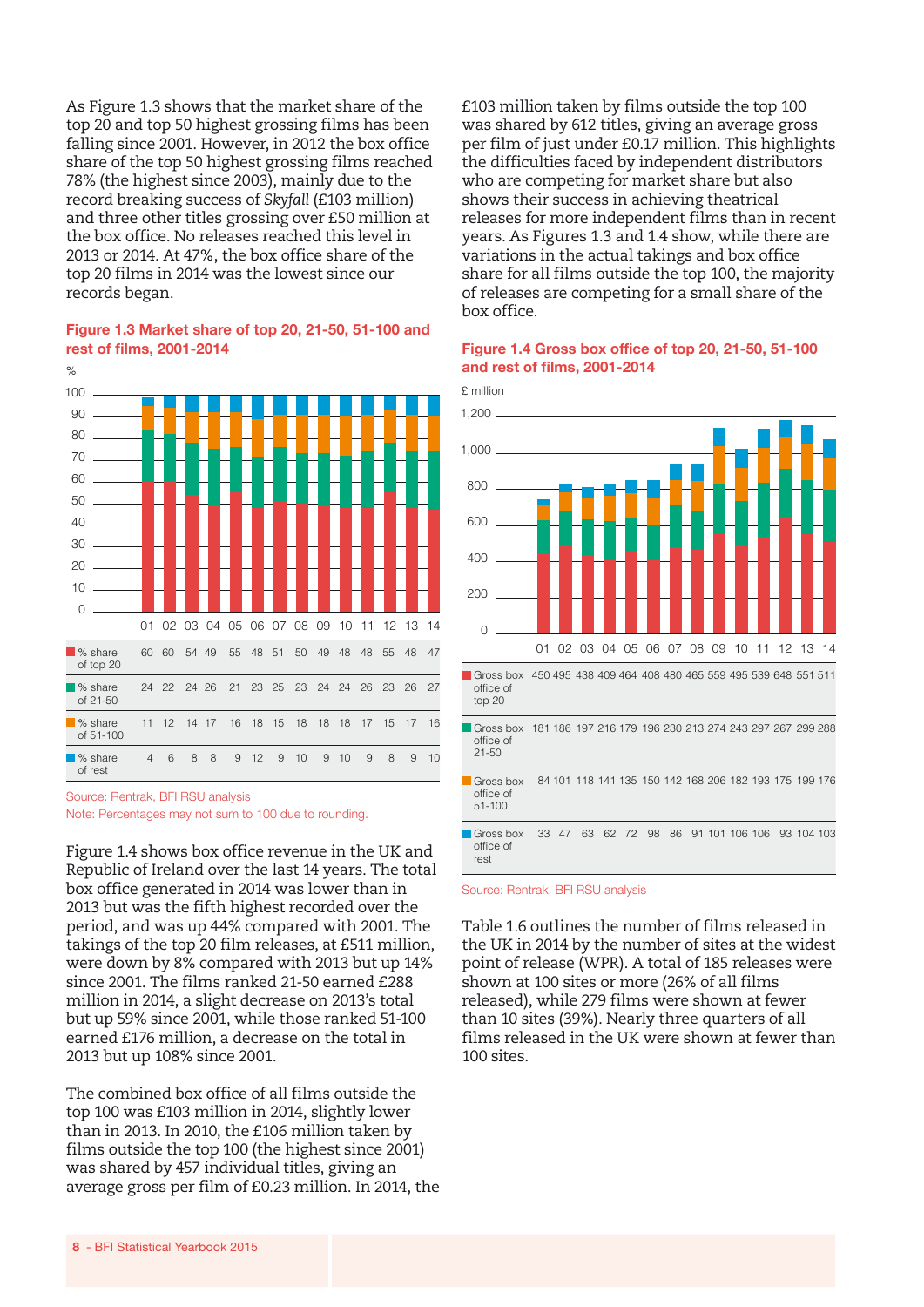**Table 1.6 Number of releases and median box office gross by number of sites at widest point of release, 2014**

| <b>Number of sites</b><br>at WPR | Number of<br>releases | $%$ of<br>releases | <b>Median box</b><br>office $(E)$ | <b>Minimum box</b><br>office $(E)$ | <b>Maximum box</b><br>office $(E)$ |
|----------------------------------|-----------------------|--------------------|-----------------------------------|------------------------------------|------------------------------------|
| $\geq$ 500                       | 39                    | 5.5                | 15,787,000                        | 2,809,000                          | 41,247,000                         |
| $400 - 499$                      | 46                    | 6.5                | 4,440,000                         | 1,683,000                          | 18,614,000                         |
| $300 - 399$                      | 49                    | 6.9                | 1,570,000                         | 455,000                            | 7,043,000                          |
| $200 - 299$                      | 21                    | 2.9                | 389,000                           | 80,000                             | 3,174,000                          |
| $100 - 199$                      | 30                    | 4.2                | 456,000                           | 21,000                             | 2,930,000                          |
| $50 - 99$                        | 58                    | 8.1                | 164,000                           | 5,000                              | 1,176,000                          |
| $10 - 49$                        | 190                   | 26.7               | 45,000                            | 1,000                              | 764,000                            |
| $<$ 10                           | 279                   | 39.2               | 3,000                             | < 1,000                            | 267,000                            |
| <b>Total</b>                     | 712                   | 100.0              | 34,000                            | < 1,000                            | 41,247,000                         |

Source: Rentrak, BFI RSU analysis

Note: Median, minimum and maximum box office values rounded to nearest £1,000.

Figure 1.5 shows the median box office gross by number of sites at widest point of release for all films, UK films and UK independent films. The median for all films is higher than for the other two categories for titles released at 400 or more sites and for titles released at 200-299 sites. For the highest WPR band, the median box office gross for UK films (£6.2 million) was around £1.3 million lower than the median for all films, but £2.1 million higher than for UK independent films. The UK films which achieve a wide release are usually higher budget titles made in cooperation with the major US studios, such as the 2014 releases *Guardians of the Galaxy* and *Maleficent*. However, during the year several lower budget films also received wide releases, such as *Mrs. Brown's Boys D'Movie*, *Pride* and *What We Did on Our Holiday.* 

For each of the remaining WPR bands, the median box office gross for UK films was the same as for UK independent films as all UK films in these bands were independent titles. In the 300-399 WPR band, the median box office gross for UK films and UK independent films (£1.6 million) was £0.03 million higher than for all films. In the other WPR bands the median values of box office takings were similar for all categories with the exception of the 200-299 WPR band where the median box office gross for all films was £0.14 million higher than for the other two categories.

#### **Figure 1.5 Median box office gross by number of sites at widest point of release for all films, UK films and UK independent films, 2014**



Source: BFI, RSU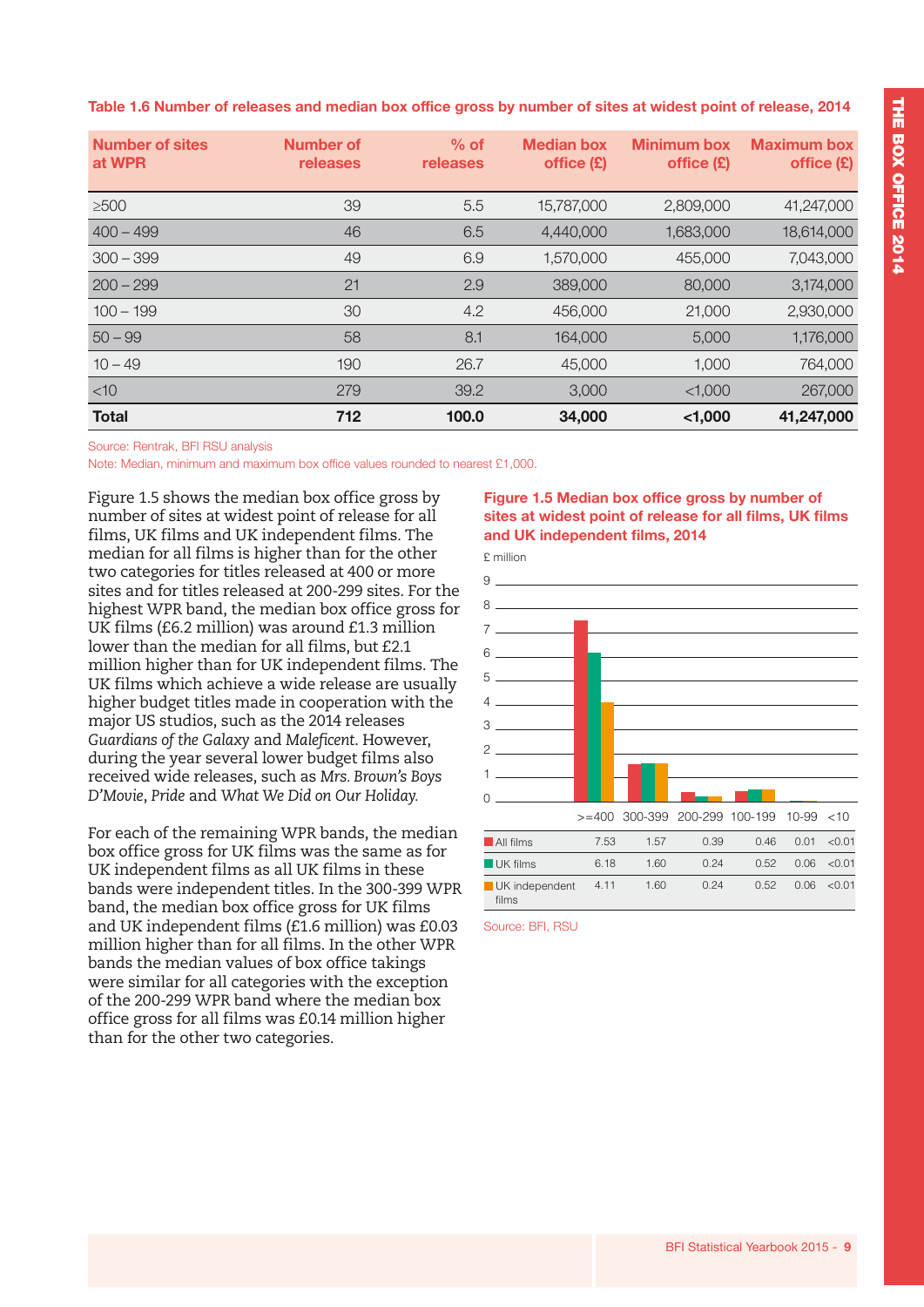#### COUNTRY OF ORIGIN OF FILM RELEASES

As Table 1.7 indicates, 32% of all films released in the UK in 2014 were of USA origin (excluding UK co-productions) and these films accounted for 66% of total box office earnings.

UK films, including co-productions, represented 22% of releases (up from 20% in 2013) and shared 26% of the box office, of which UK independent films earned 16% and UK studio-backed titles 10%.

Films whose countries of origin lie outside the UK and USA accounted for 47% of releases (up from 45% in 2013) but just over 7% of earnings (up from 5% in 2013). The increase in box office for non-UK and non-USA films came mainly from other European films whose box office share increased from 3% in 2013 to 5% in 2014 (from 23% of all releases). Films from India accounted for 1.5% of the total box office from 16% of releases, similar to 2013, and films from the rest of the world accounted for 1% of the box office, from 8% of releases.

|  |  |  |  | Table 1.7 Country of origin of films released in the UK and Republic of Ireland, 2014 |  |
|--|--|--|--|---------------------------------------------------------------------------------------|--|
|--|--|--|--|---------------------------------------------------------------------------------------|--|

| <b>Country of origin</b> | <b>Number of</b><br>releases | $%$ of<br>all releases | <b>Box office gross</b><br>(£ million) | <b>Box office share</b><br>$(\%)$ |
|--------------------------|------------------------------|------------------------|----------------------------------------|-----------------------------------|
| <b>USA</b>               | 226                          | 31.7                   | 714.6                                  | 66.3                              |
| UK studio-backed*        | 12                           | 1.7                    | 109.6                                  | 10.2                              |
| UK independent           | 142                          | 19.9                   | 173.4                                  | 16.1                              |
| All UK                   | 154                          | 21.6                   | 282.9                                  | 26.2                              |
| Other Europe             | 162                          | 22.8                   | 52.5                                   | 4.9                               |
| India                    | 116                          | 16.3                   | 16.4                                   | 1.5                               |
| Rest of the world        | 54                           | 7.6                    | 11.5                                   | 1.1                               |
| <b>Total</b>             | 712                          | 100.0                  | 1,078.0                                | 100.0                             |

Source: Rentrak, BFI RSU analysis

Notes:

Box office gross = cumulative total up to 22 February 2015.

Sub-totals may not sum to totals due to rounding.

\* 'Studio-backed' means backed by one of the major US film studios.

The changes in market share over time for films by country of origin are shown in Figure 1.6. The share of USA and UK studio-backed films had remained at around 90% up to 2010, but in 2011 this share dropped to 83%, with the share for USA films (just under 61%) being the lowest for the period. Similar shares for USA and UK studiobacked films were seen in 2012, before this share increased to 88% in 2013, a level comparable to the years up to 2010. The share of USA and UK studiobacked films in 2014 was 76%, the lowest level since 2001.

The main reason for the lower share for USA and UK studio-backed films in 2014 was the increased share for UK independent films, which at over 16% is the highest since our records began. This was led by *Paddington* which grossed £37 million followed by *The Inbetweeners 2* which earned £33.4 million. Together, these two films grossed over £70 million, more than three times the £21.2 million grossed by the top two independent films in 2013, *Philomena* and *Rush.*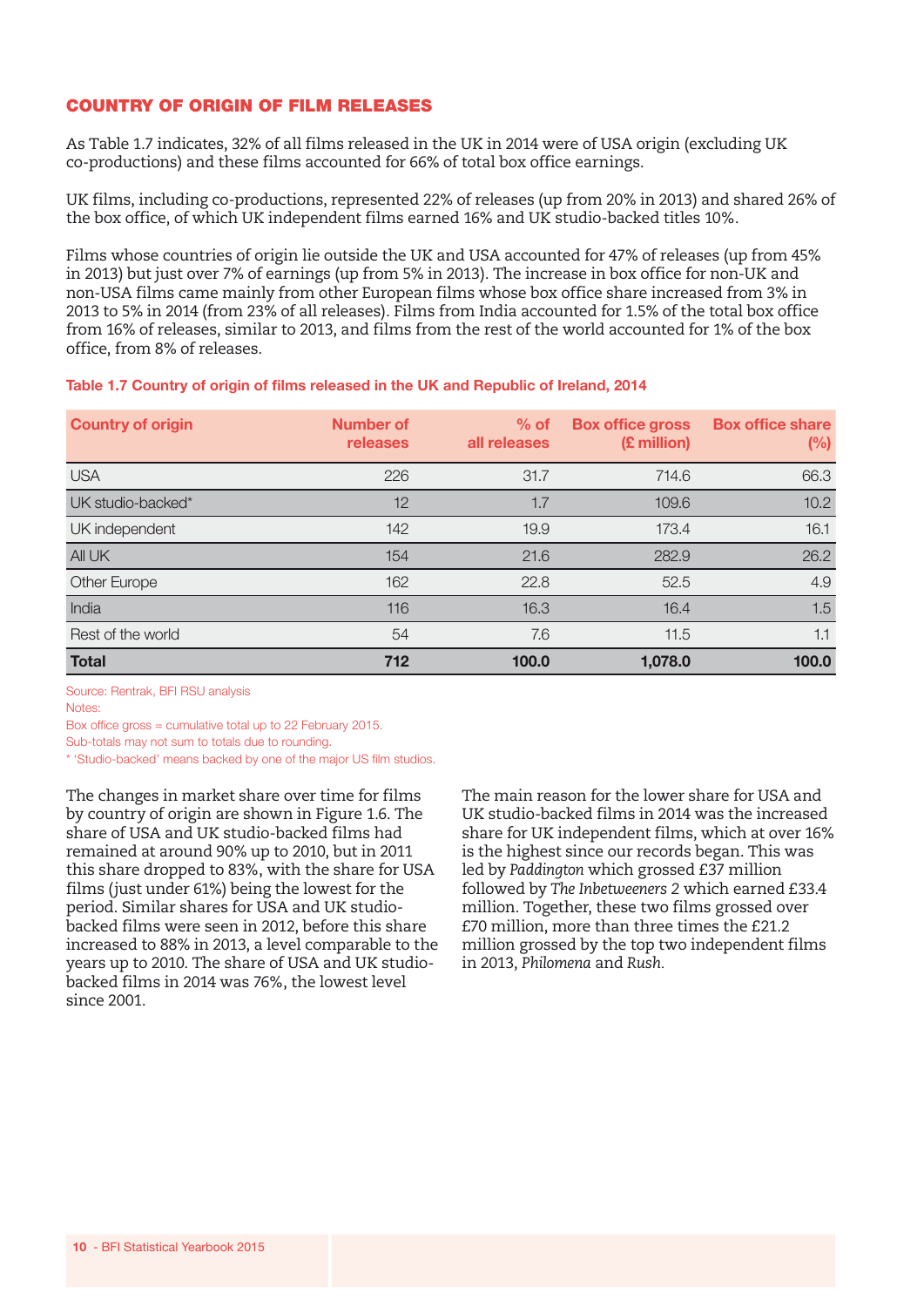| 100                              |         |         |         |         |      |         |         |         |         |      |         |         |      |      |
|----------------------------------|---------|---------|---------|---------|------|---------|---------|---------|---------|------|---------|---------|------|------|
| 90                               |         |         |         |         |      |         |         |         |         |      |         |         |      |      |
| 80                               |         |         |         |         |      |         |         |         |         |      |         |         |      |      |
| 70                               |         |         |         |         |      |         |         |         |         |      |         |         |      |      |
| 60                               |         |         |         |         |      |         |         |         |         |      |         |         |      |      |
| 50                               |         |         |         |         |      |         |         |         |         |      |         |         |      |      |
| 40                               |         |         |         |         |      |         |         |         |         |      |         |         |      |      |
| 30                               |         |         |         |         |      |         |         |         |         |      |         |         |      |      |
| 20                               |         |         |         |         |      |         |         |         |         |      |         |         |      |      |
| 10                               |         |         |         |         |      |         |         |         |         |      |         |         |      |      |
| $\mathbb O$                      |         |         |         |         |      |         |         |         |         |      |         |         |      |      |
|                                  | 2001    | 2002    | 2003    | 2004    | 2005 | 2006    | 2007    | 2008    | 2009    | 2010 | 2011    | 2012    | 2013 | 2014 |
| Rest of<br>the world             | $0.5\,$ | $0.5\,$ | $0.8\,$ | 1.8     | 0.8  | 0.7     | $0.5\,$ | 0.3     | 0.2     | 0.8  | $1.0$   | $0.6\,$ | 0.7  | 1.1  |
| India                            | 1.2     | $1.0$   | $1.0$   | 1.1     | 1.5  | 1.8     | 1.6     | 1.4     | $1.0$   | 1.3  | $1.0$   | 1.2     | 1.4  | 1.5  |
| Europe                           | $1.3$   | 0.7     | $0.9\,$ | $0.6\,$ | 1.6  | $1.2\,$ | 1.8     | $2.3\,$ | $1.2$   | 2.1  | $1.7\,$ | $4.8\,$ | 3.0  | 4.9  |
| $\blacksquare$ UK<br>independent | 3.8     | 6.5     | 3.4     | 3.9     | 6.9  | 4.7     | 6.8     | 5.7     | $8.2\,$ | 5.4  | 13.1    | 9.3     | 6.8  | 16.1 |
| UK studio-<br>backed*            | 21.2    | 16.1    | 12.5    | 19.5    | 26.2 | 14.4    | 21.8    | 25.4    | 8.5     | 18.6 | 22.6    | 22.8    | 15.5 | 10.2 |
| <b>USA</b>                       | 72.0    | 75.2    | 81.6    | 73.2    | 63.1 | 77.1    | 67.7    | 65.2    | 81.0    | 71.8 | 60.6    | 61.3    | 72.7 | 66.3 |

#### **Figure 1.6 Market share by country of origin, 2001-2014**

%

Source: BFI, RSU

Notes:

Percentages may not sum to 100 due to rounding.

\* 'Studio-backed' means backed by one of the major US film studios.

The fluctuating pattern of UK market share is underlined in Figure 1.7 with the annual figure dependent on a small number of high grossing titles. The average UK independent market share for the 14-year period was just over 7% with an upward trend from the low of over 3% in 2003. At 16%, the market share for independent UK films in 2014 was the highest since our records began and was higher than that for studio-backed UK films (10%) for the first time.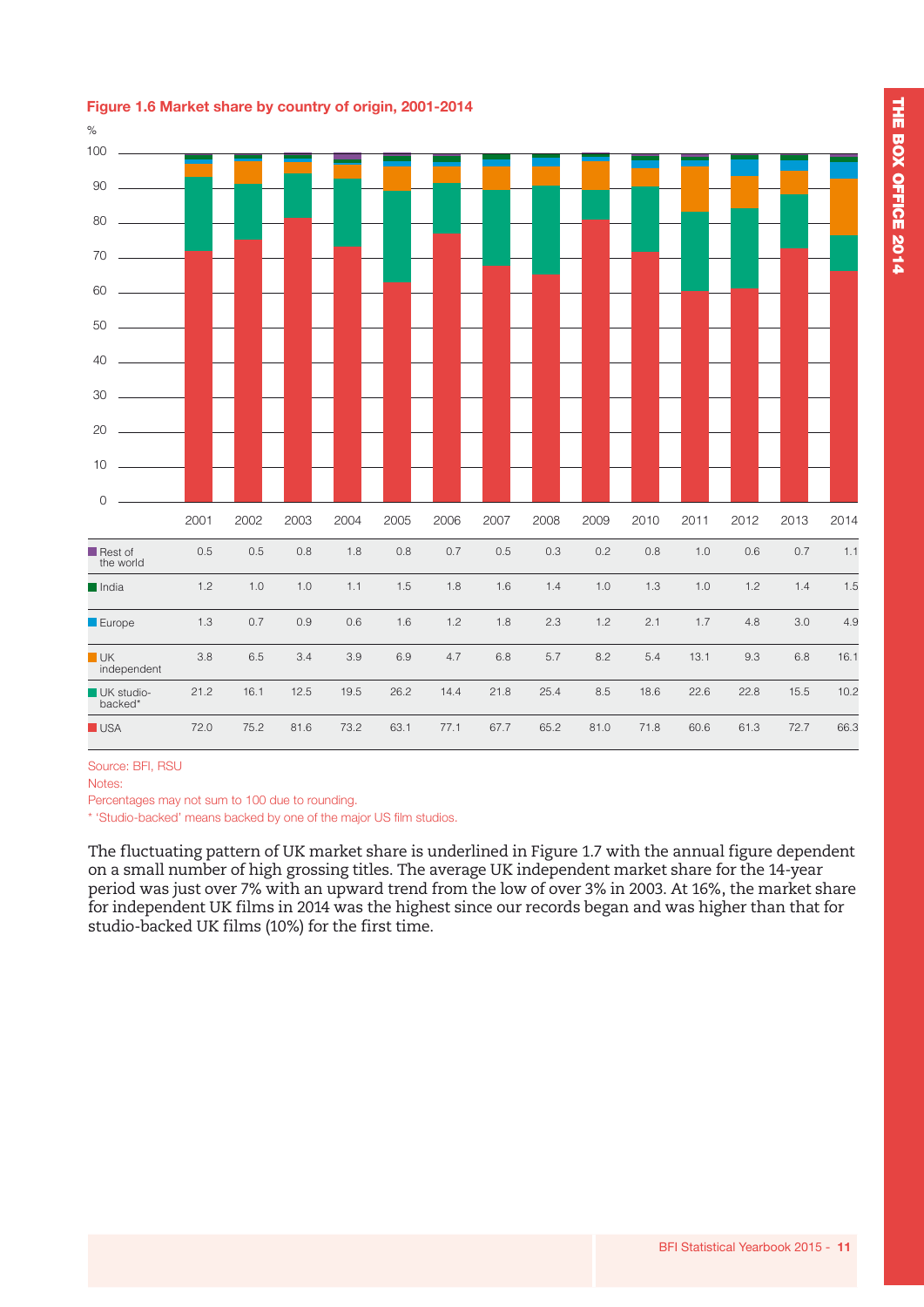

#### **Figure 1.7 UK films' share of the UK theatrical market, 2001-2014**

Source: BFI, RSU

\* 'Studio-backed' means backed by one of the major US film studios.

Table 1.8 compares the number of UK and non-UK films released in the UK and Republic of Ireland in 2014 across several gross box office bands. There were three UK films (*Guardians of the Galaxy, The Inbetweeners 2* and *Paddington*) in the over £20 million gross band compared to 11 non-UK films (including *Dawn of the Planet of the Apes, The Hobbit: The Battle of the Five Armies, The Hunger Games: Mockingjay – Part 1* and *The Lego Movie*). In the second box office band there were again three UK films compared with 13 non-UK titles, and in the third band there were nine UK films compared with 17 non-UK titles. In the top two bands, the number of films as a percentage of releases within the film categories was similar for UK films and non-UK films.

Overall, UK films made up 20% of all releases earning over £10 million in 2014, a similar percentage to 2013's 21%. The proportion of UK films in the lowest box office band was 58% in 2014, compared with 64% in 2013.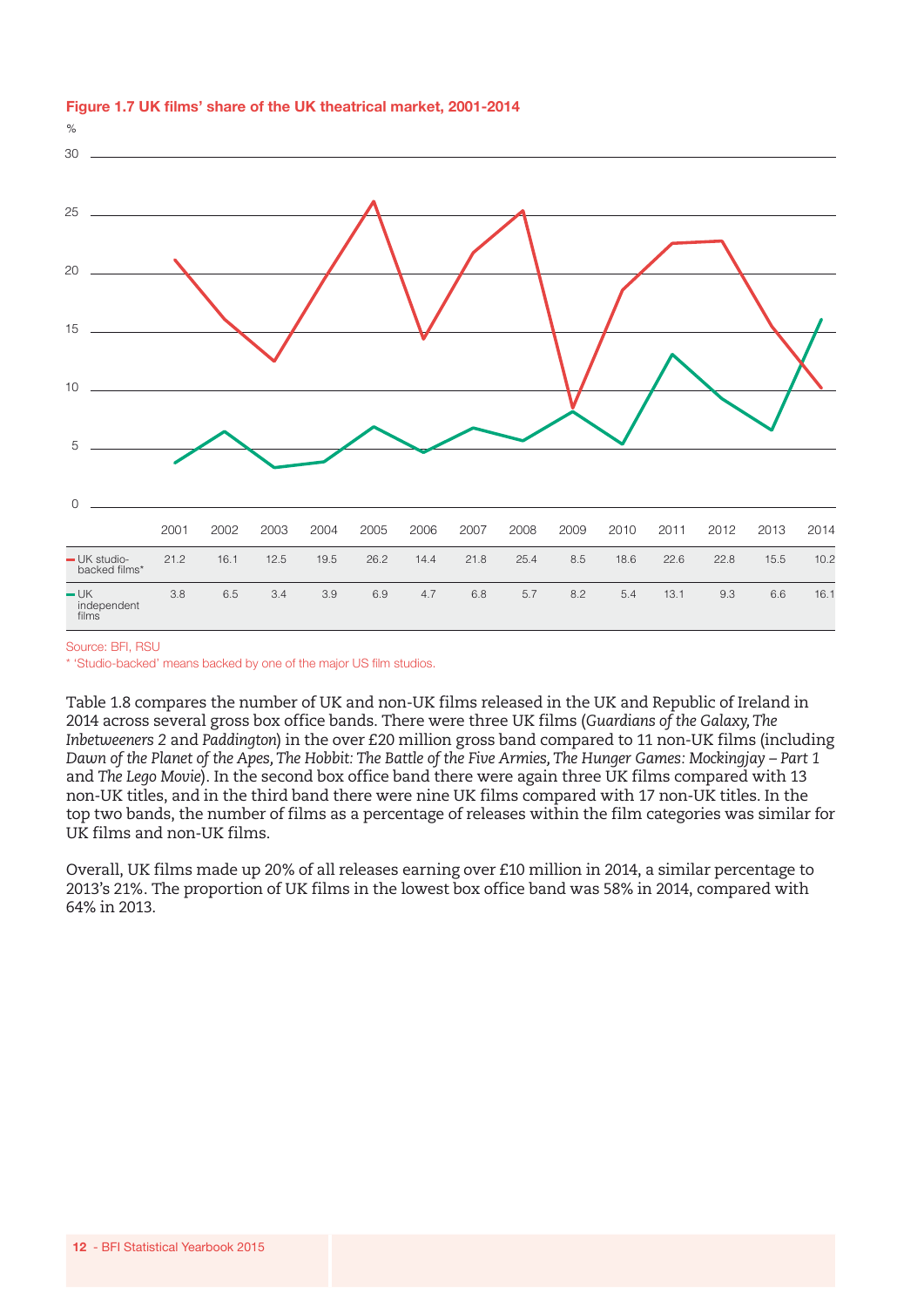#### **Table 1.8 UK and non-UK releases by box office band, 2014**

|                                     |               | <b>Non-UK releases</b> |     | <b>UK releases</b> |
|-------------------------------------|---------------|------------------------|-----|--------------------|
| <b>Box office gross (£ million)</b> | <b>Number</b> | % releases             |     | % releases         |
|                                     |               |                        |     |                    |
| $\geq$ 20                           | 11            | 2.0                    | 3   | 1.9                |
| $10 - 19.99$                        | 13            | 2.3                    | 3   | 1.9                |
| $5 - 9.99$                          | 17            | 3.0                    | 9   | 5.8                |
| $1 - 4.99$                          | 58            | 10.4                   | 21  | 13.6               |
| $0.1 - 0.99$                        | 111           | 19.9                   | 28  | 18.2               |
| < 0.1                               | 348           | 62.4                   | 90  | 58.4               |
| <b>Total</b>                        | 558           | 100.0                  | 154 | 100.0              |

Source: Rentrak, BFI RSU analysis

Note: Percentages may not sum to 100 due to rounding.

Table 1.9 shows the percentages of UK film releases by box office band from 2008 to 2014. In 2014, 76.6% of UK films earned less than £1 million at the box office, the third lowest percentage after 2008 and 2011. The three UK films which earned £20 million or more in 2014 equate to 1.9% of all UK releases in that year; this is the lowest proportion of the seven-year period. The percentage of UK films earning between £10 and £20 million in 2014, also at 1.9%, was the same as in 2012 but lower than in 2010, 2011 and 2013, and the 13.6% of UK films in 2014 which earned between £1 and £5 million was the second highest in the period after 2008 (15.3%).

#### **Table 1.9 UK releases by box office band, 2008–2014**

|                                           |               | 2008      |          | 2009     |                 | 2010     |                | 2011     |                | 2012     |                | 2013     |          | 2014    |
|-------------------------------------------|---------------|-----------|----------|----------|-----------------|----------|----------------|----------|----------------|----------|----------------|----------|----------|---------|
| <b>Box office</b><br>gross<br>(£ million) | <b>Number</b> |           | % Number |          | % Number        |          | % Number       |          | % Number       |          | % Number       |          | % Number | $\%$    |
| $\geq$ 20                                 | 3             | 2.7       | 3        | 2.7      | 3               | 2.5      | $\overline{7}$ | 5.5      | 5              | 3.1      | $\overline{4}$ | 2.8      | 3        | 1.9     |
| $10 - 19.99$                              | $\mathcal{P}$ | 1.8       | $\Omega$ | 0.0      | 6               | 5.0      | $\overline{4}$ | 3.1      | 3              | 1.9      | 3              | 2.2      | 3        | 1.9     |
| $5 - 9.99$                                | 6             | 5.4       | 6        | 5.3      | 3               | 2.5      | 6              | 4.7      | $\overline{7}$ | 4.3      | 8              | 5.8      | 9        | 5.8     |
| $1 - 4.99$                                | 17            | 15.3      | 14       | 12.3     | 10 <sup>°</sup> | 8.4      | 16             | 12.6     | 13             | 8.0      | 14             | 10.1     |          | 21 13.6 |
| $0.1 - 0.99$                              |               | 23 20.7   | 21       | 18.4     | 20              | 16.8     |                | 24 18.9  |                | 32 19.8  | 21             | 15.1     |          | 28 18.2 |
| < 0.1                                     | 60            | 54.1      | 70       | 61.4     | 77              | 64.7     | 70             | 55.1     |                | 102 63.0 | 89             | 64.0     |          | 90 58.4 |
| <b>Total</b>                              |               | 111 100.0 |          | 114100.0 |                 | 119100.0 |                | 127100.0 |                | 162100.0 |                | 139100.0 |          | 154 100 |

Source: Rentrak, BFI RSU analysis Note: Percentages may not sum to 100 due to rounding.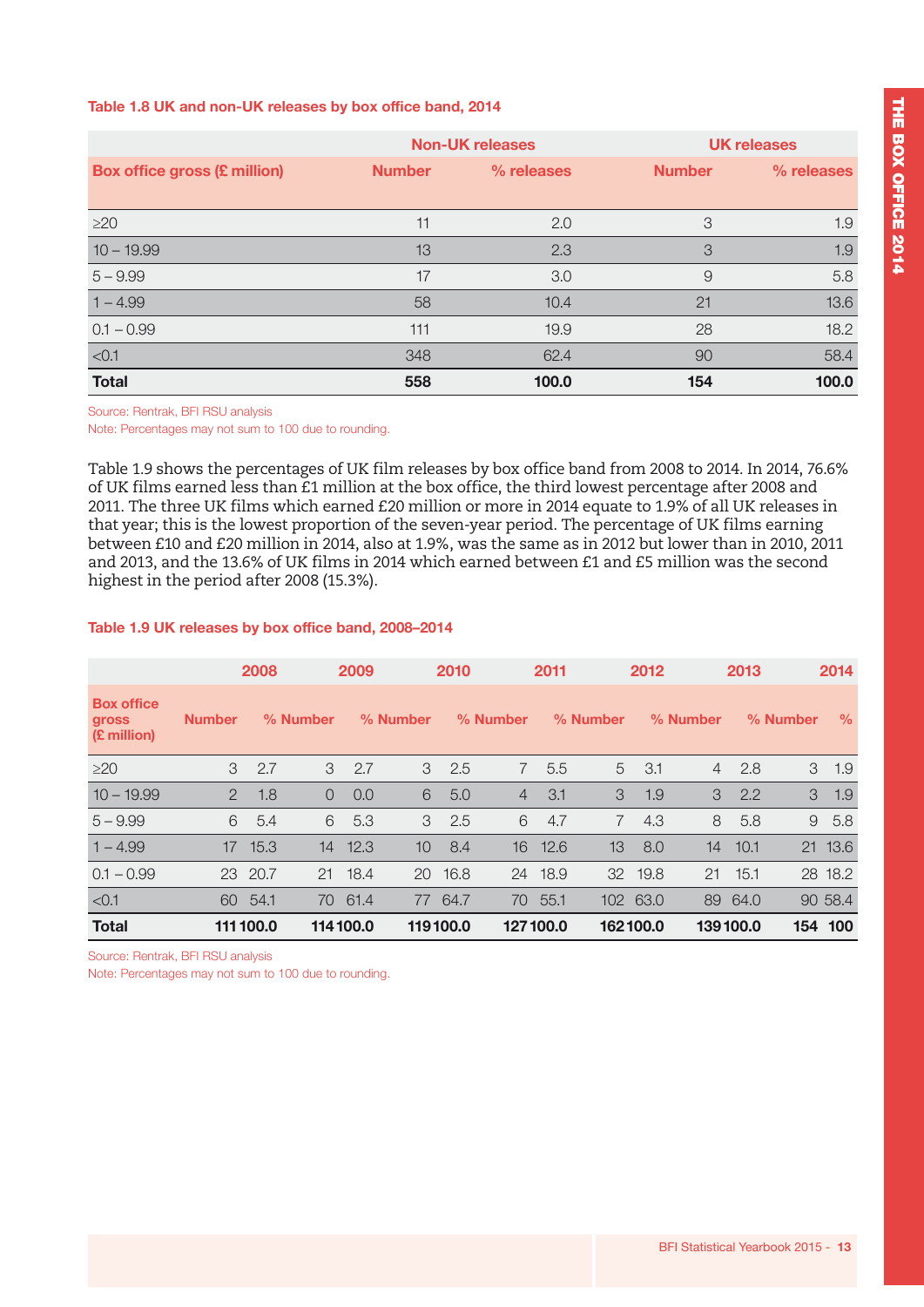#### LENGTH OF RELEASE

We have previously looked at width of release, but also of interest is the length of time a film is on release. Overall, the average length of release in the UK in 2014 was eight weeks but over 100 films were on release in the UK for only one or two weeks.

Looking at country of origin, the films which stayed in cinemas the longest, on average, were those produced in the UK but made in collaboration with the major US studios (with a median length of release of 15.5 weeks) followed by films produced in the USA (11 weeks). Indian films had the shortest releases, on average, with a median of three weeks (Table 1.10). At 40 weeks, the longest running UK studio-backed film in 2014 was *Muppets Most Wanted* and the longest running USA film was *The Lego Movie* at 50 weeks. The highest grossing film of 2014, *The Hobbit: The Battle of the Five Armies,* had been on release for 11 weeks to 22 February 2015.

At nine weeks, the median length of release for UK independent films was lower than for both UK studio-backed films and USA films, but some UK independent films did receive much longer releases. *Under the Skin* had the longest run of all UK independent films, with 38 weeks. The highest grossing UK independent film of the year, *Paddington*, had been on release for 14 weeks to 22 February 2015.

#### **Table 1.10 Median number of weeks on release by country of origin, 2014**

| <b>Country of</b><br>origin | <b>Number of films Median number</b> | of weeks on<br>release |
|-----------------------------|--------------------------------------|------------------------|
| <b>USA</b>                  | 225                                  | 11                     |
| UK studio-<br>backed*       | 12                                   | 15.5                   |
| UK independent              | 142                                  | 9                      |
| All UK                      | 154                                  | 10                     |
| Other Europe                | 163                                  | 9                      |
| India                       | 116                                  | 3                      |
| Rest of the world           | 54                                   | 9                      |
| <b>Total</b>                | 712                                  | 8                      |

Source: Rentrak, BFI RSU analysis

Notes:

Number of weeks = the number of weeks on release up to 22 February 2015.

\* 'Studio-backed' means backed by one of the major US film studios.